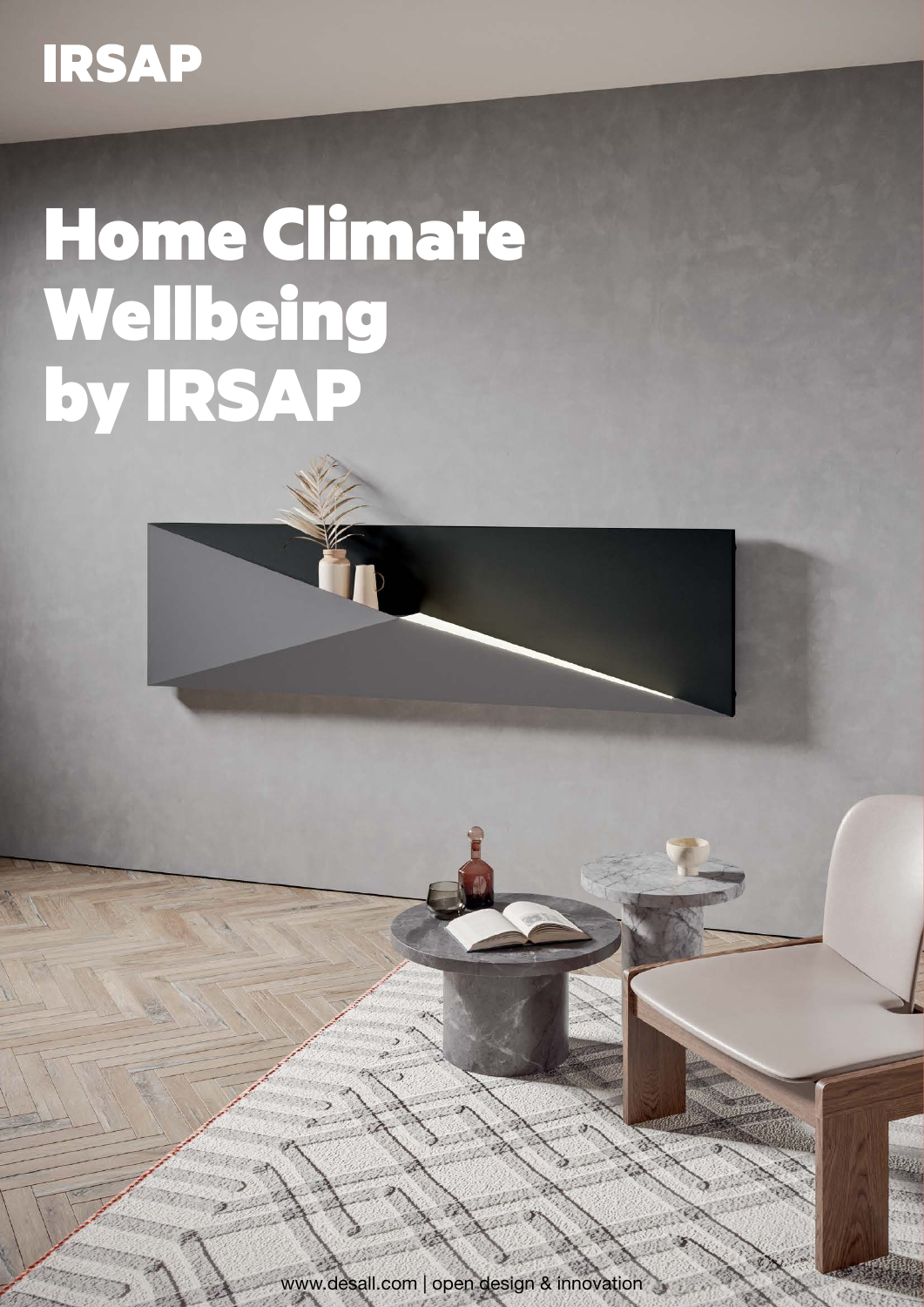#### **Summary**

New Idea contest on Desall.com: IRSAP and Desall invite you to design a product or a system of products/functions aimed at expanding the functionalities attached to the core product of the brand: design radiators. The objective of your submission is to create a new experience pertaining to climatic wellbeing at home.

#### Official contest page: <http://bit.ly/Home-Climate-Wellbeing>

# Company description

IRSAP Group, with more than a thousand employees, of which more than 600 abroad, is one of the leading Italian groups in the European heating industry. IRSAP is among the first companies to introduce in Italy, in 1967, the mild steel tubular radiator and the very first to make towel rails in Italy back in 1983. Today, still a family business arrived at the fourth generation the company wants to renovate entering into the furniture industry.

#### What we are looking for

IRSAP is looking for a product or a system of products/functions aimed at expanding the range of functionalities of traditional radiators for the home. Submitted projects should be oriented primarily towards users' climatic wellbeing in a domestic environment. Furthermore, designers will have the opportunity to develop new additional functions which can either work in synergy with the main heating function, such as air cooling, air purification, humidity control etc., or in an unrelated manner, as in seating areas, shelves, object holders, clothing racks etc.

The expected product, or system, should not consist of a mere restyling of the radiator products that are produced by IRSAP to date.

# **Guidelines**

For the correct realisation of your proposals, please take into consideration the following guidelines:

**Product typology:** While you should keep domestic heating at the heart of your project, the designed product or system may include air treatment functions, as well. The latter, besides air heating, could potentially comprise air cooling, air purification, humidity control functions and the like.

It is also possible to envision other elements, besides air, with which the product or system could interact with or act upon: objects, human beings/users and other components and actors that inform the domestic environment (food, plants, pets, liquid substances, interior decor and furnishing items…)

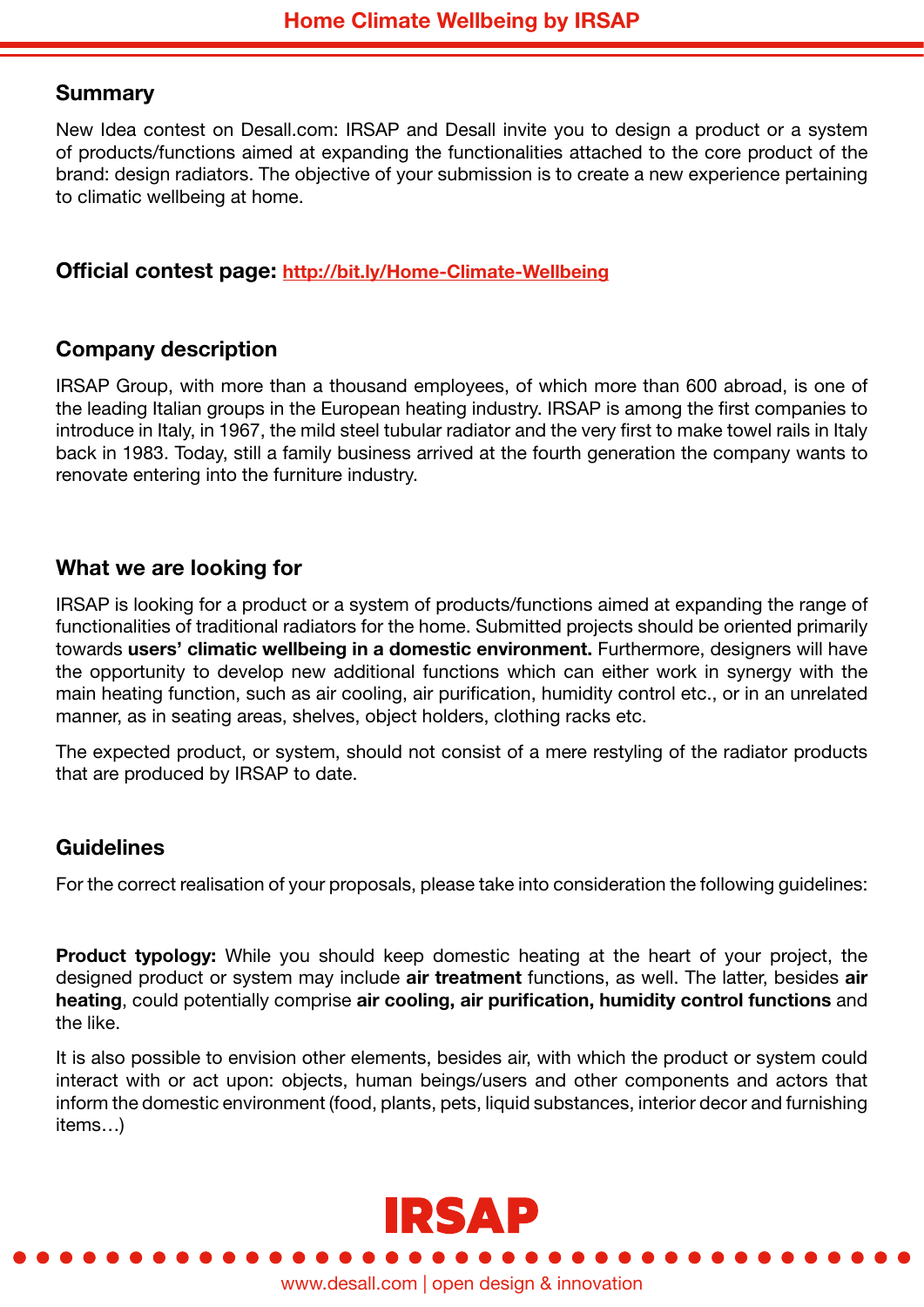In this regard, keep in mind that the maximum temperature reached by electric radiators is 70°C, while for hydraulic ones it ranges from 30°C to 40°C.

It is also possible to create a product or a system for a specific area of the home. A towel rack, for instance, as clearly illustrated by its dedicated functions, is designed with the toilet and bathroom areas in mind.

There are no limitations imposed on the general characteristics of the requested product or system, which may be **wall-mounted, free standing** or constitute a **functional surface**, a **management** tool like a digital application, and so on.

Additional functions: additional functions may be presented without particular restrictions, for example, in the form of accessories, sensors, a controlling app or the integration of 2 products into 1, as well as into a multi-product system where the individual elements communicate with each other and work synergistically. Overall, the type of functions proposed should pertain to the domestic use of the product or system proposed, but it may include additional air treatment features (such as air cooling, air purification, humidity control etc.), monitoring and signalling features (temperature, humidity level, air quality, weather etc.), interior decor features (as in seating areas, shelves, object holders, clothing racks etc.), as well as original features that are not mentioned among the listed examples.

**Style:** although the development of new functions is the main objective of this contest, you are invited to design a product that is both aesthetically pleasing and technologically advanced. Overall, a minimal and modern style should be preferred.

In case of functionalities connecting more than one product, it is possible to represent your project schematically.

Context of use: the designed product or system should be destined primarily for indoor domestic use, although outdoor use is also admitted.

Technology and materials: All submitted products should be designed for industrial production. There are no other considerable limitations when it comes to the technology and materials that may be employed. However, for products with heating surfaces, it will be necessary to adapt the chosen materials accordingly, thus opting for suitable materials and coatings, such as steel, aluminum etc.

Logo: the IRSAP logo may be placed on the designed products in a discreet way, with a suggested size of 3x1cm. You can find the logo in the *Material Files* downloadable from the contest page.

**Target user:** the requested project should cater to 35 to 45-year-old users with a medium-level purchasing power.

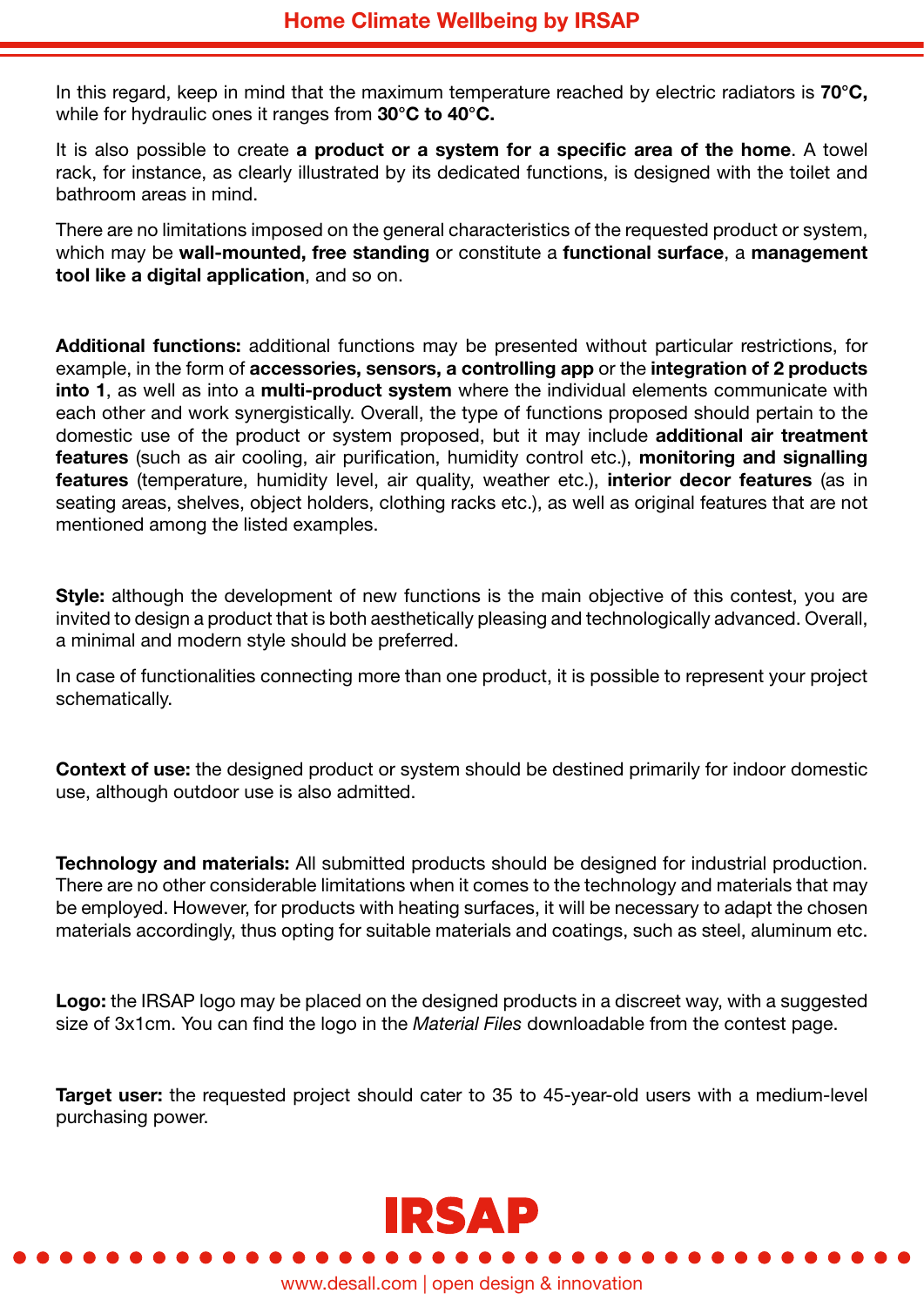Deliverables: upload all images in order to present your projects in the best possible way. The images in the gallery (maximum 5) must have a proportion of 4:3. Allowed file formats: .jpg, .gif o .png; colours: RGB; max file size: 1MB.

Evaluation criteria: in the evaluation of your submissions the Sponsor will take into account the following criteria:

Innovation 5/5

Functionality 5/5

Consistency with the context of use 4/5

Aesthetic 3/5

Economic viability 3/5

Language: Desall is an international community, and as such all submitted texts should be in English (abstract, description, tags, ecc.).

#### Contest Timeline

| Upload phase:        | 20 September 2021 – 15 December 2021 (1.59 PM UTC) |
|----------------------|----------------------------------------------------|
| Client vote:         | from 15 December 2021                              |
| Winner announcement: | approximately by the end of February 2022          |

# Optional deadline

Concept revision: 18 October 2021 (1.59 PM UTC)

Concept revision: designers can apply, by the date indicated above, for a concept revision of their projects by the Desall Team. To apply, 1) upload the project(s), including its description, and save as draft (SAVE DRAFT) from the upload page; 2) send your request to the Desall Team via email to [contest@desall.com](mailto:contest@desall.com) or through the contact form. The revision is NOT mandatory: it serves only as a further opportunity for the participants but does not constitute a condition for participation, nor does it constitute any advantage in the final evaluation.

#### Eligibility and submission

Participation is free of charge and open to designers and creative talents of any nationality aged 18 years or older. Participants can submit one or more projects, but only the projects published on the www.desall.com website, via the upload page related to this contest will be accepted.

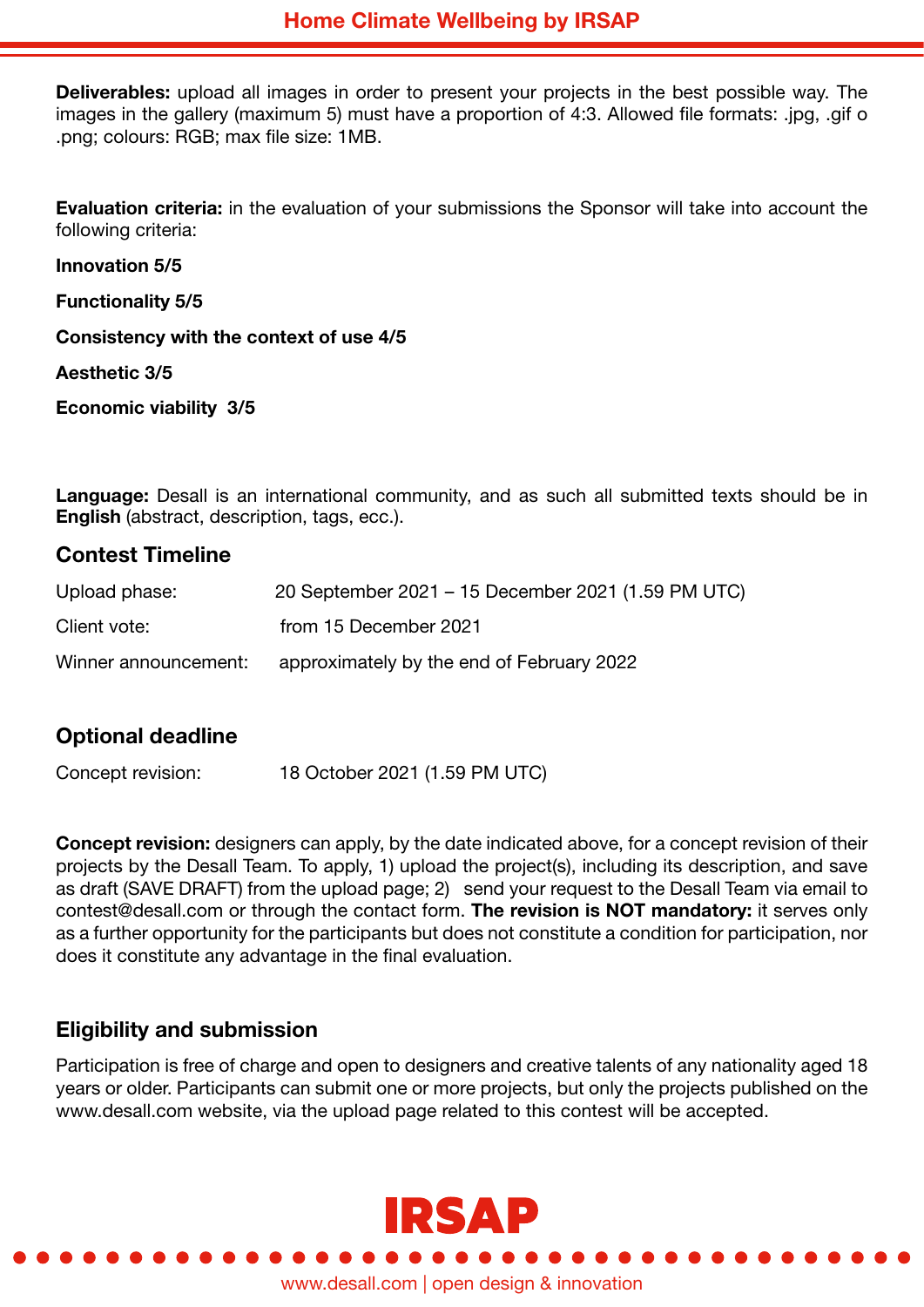# Award

#### 1°: €5000

The selection of the winner by the Sponsor will be the result of an unquestionable evaluation and it will take into account originality, feasibility and consistency of submitted projects with the presented brief.

# Option right

For the duration of the option right, the Sponsor offers an extra chance to all participants setting a fee of Euro 2000,00 = (two thousand/00) for the purchase of the license for the economical exploitation of the projects not-acknowledged as the winning proposals. For more information, please login and read the **[Contest Agreement](https://www.desall.com/Contest/Home-Climate-Wellbeing-by-IRSAP/Upload)** from the upload page. For questions about the brief please use the "Have a question" button or write to contest@desall.com.